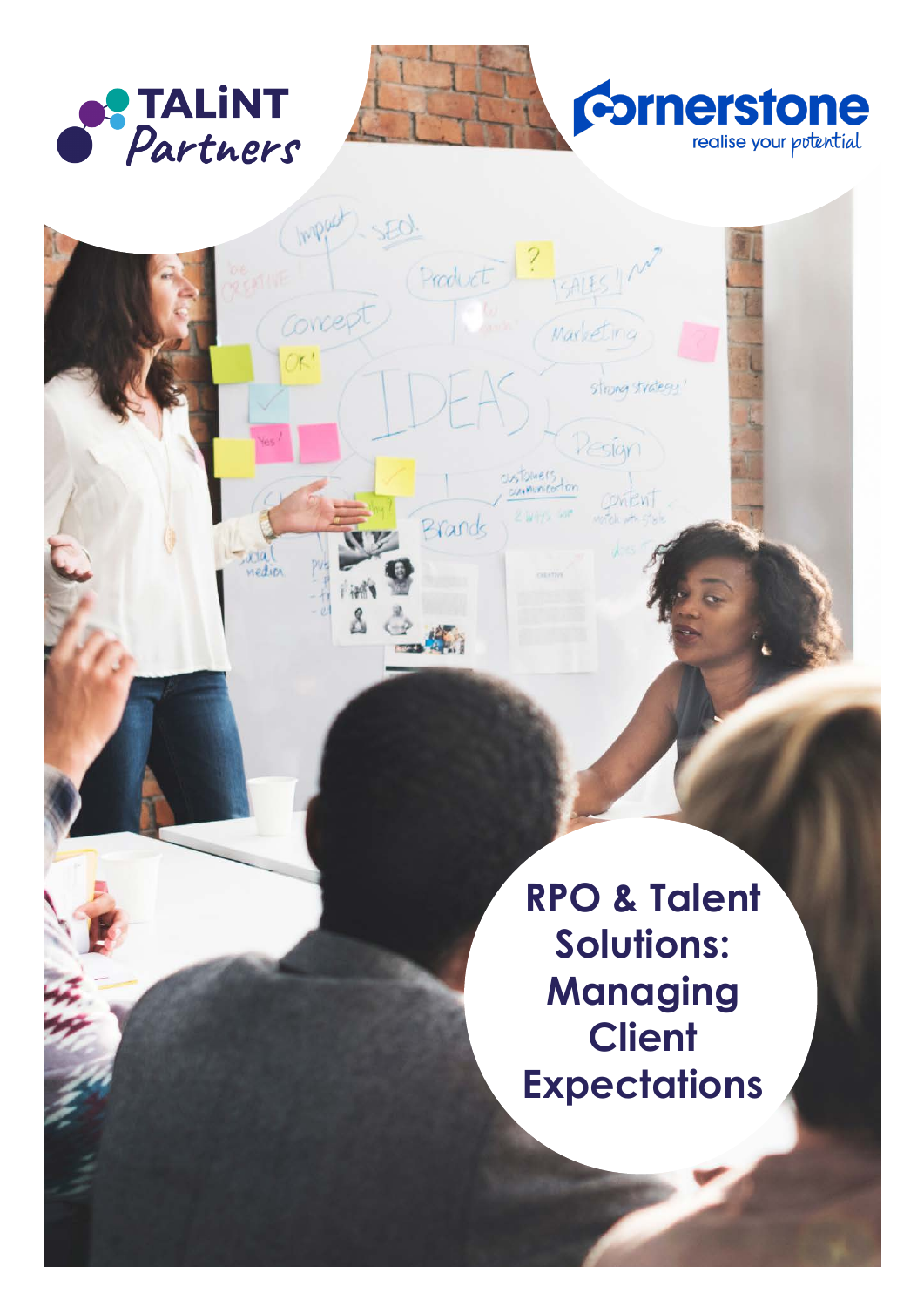# *Key trends in global Talent Solutions*

The outsourcing sector is booming, with a significant spike in demand across the board. However, a lot of the demand is driven by short-term projects rather than long-term commitments as employers react to hiring spikes and ongoing demand for talent.

Employers are increasingly interested in combining talent management and talent acquisition functions with the aim of moving to a total talent management system. This requires a focus on upskilling and reskilling employees, successfully managing internal mobility and retention, leadership succession and career planning.

While Diversity & Inclusion continues to trend strongly, there is a big division between companies that are genuinely committed and those that still consider it as a tick-box exercise. Providers are now typically expected to provide D&I as part of their standard offering. Some of the biggest challenges include managing client expectations and guiding them to play an active role in the process.

For employers, deciding how to reinstate office working is dominating the short-term agenda. While it is very unlikely most organisations will require employees to return to the office five days a week, it is too early to assess what balance of office and remote working is best for balancing productivity and staff expectations. Talent solutions providers are increasingly being asked to do more, with less.

Battered from the financial ramifications of Covid-19, more and more companies are turning to RPO and MSP to resolve their talent dilemmas. They expect more holistic, strategic solutions centred on diversity and inclusion, upskilling, reskilling, and internal mobility. The key question for providers is how to meet these demands within a sustainable commercial model, especially as organisations are starting to expect these services as part of a standard offering.

The role of Talent Solutions providers in helping employers with their skills and reskilling agendas was the topic of two Cornerstone OnDemand and TALiNT Partners virtual roundtable evenings held on 24th March and 30th March. Attended by global and national leaders in RPO,



**Dawn Gibson Writer TALiNT Partners**



**Ken Brotherston Managing Director TALiNT Partners**

MSP and total talent solutions, the round-table discussions were hosted by Andrew Brown, Head of Recruitment Outsourcing Partners at Cornerstone OnDemand; Ken Brotherston, Managing Director, TALiNT Partners and Debra Sparshott, Employer Programme Director, TALiNT **Partners** 

### **The outsourcing boom: Looking beyond the hype**

It is no exaggeration to say that the outsourcing sector is booming. Just over a year since the outbreak of the pandemic, there has been a significant surge in demand for RPO and MSP services across the board as employers react to hiring spikes as well as ongoing demand for talent, both in specialist and high volume areas.

Employers who drastically reduced their inhouse HR teams a year ago are now scrambling to keep up with demand, resulting in more companies turning to outsourcing.

The trend has fuelled increased interest from investors, who eye MSP/RPO as a better prospect for returns than permanent or contingent recruitment models.

However, a lot of the demand is reactionary, driven by short-term projects rather than long-term commitments.

An executive for a global RPO and contingent talent provider summed up the situation as "two thirds panic purchase and one third strategic." "We've seen more growth in the last two and a half quarters than ever before and it shows no sign of slowing down," he added. "However, it's organisations looking at large scale projects over six to twelve months to fulfil some of the pent-up need. It is like this in every market, but the US is most prominent, followed by Europe and Asia."

The managing director of an MSP/RPO provider described project recruitment as the sector's 'heroin'. "Yes, we're busy, everyone is busy, we all need recruiters, and recruiters' salaries are going up – but it's for the wrong sort of revenue, which doesn't help my investors or me," he said. "I want long-term, contracted RPO and MSP revenue. I don't want the drug that is project recruitment."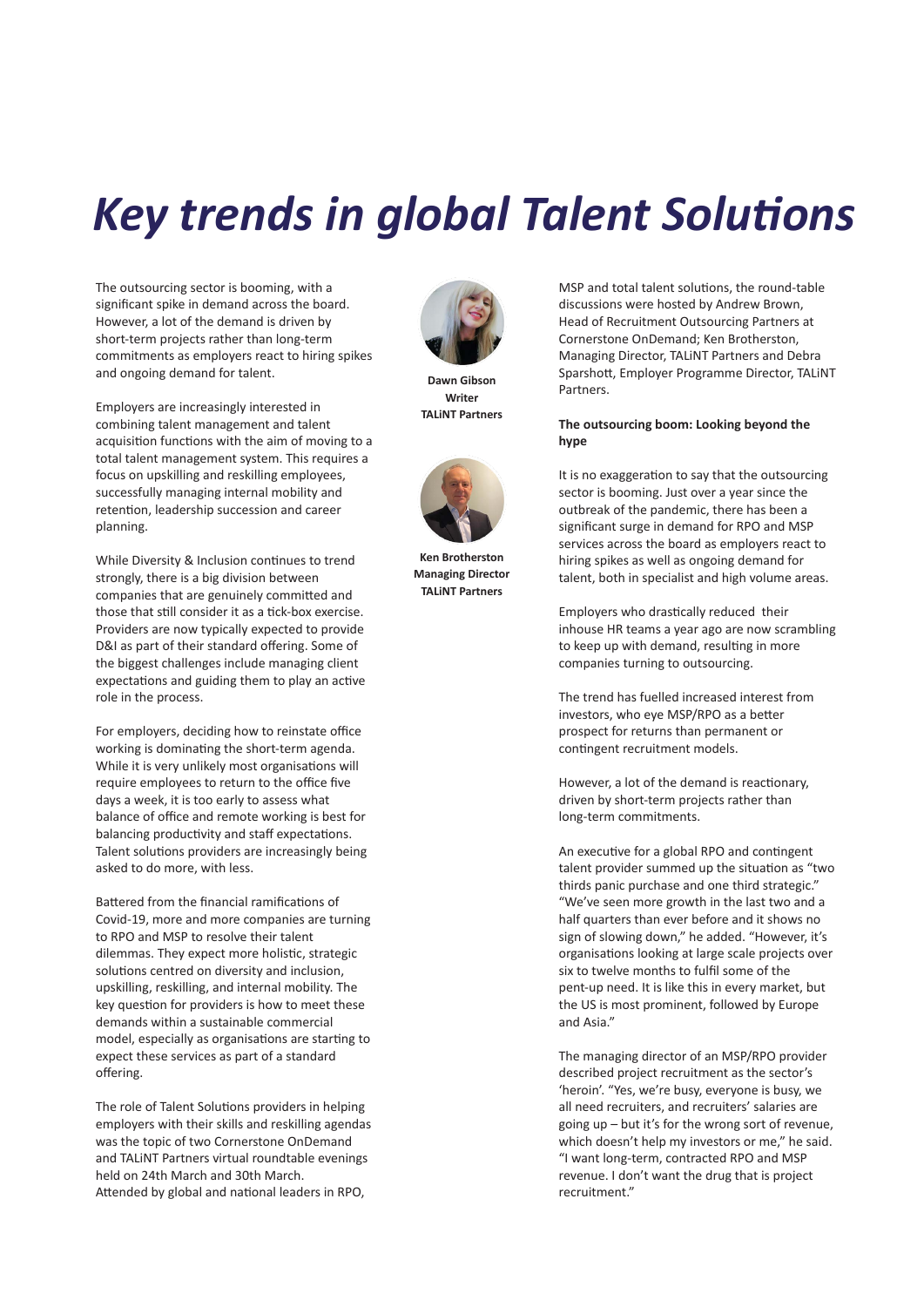

This response may seem counter-intuitive but, in a busy market, the implementation and resourcing of short-term projects is a struggle. Most solution providers do not have a bench of available resource, and interim work is not an attractive proposition when so many are looking to hire recruitment talent. Project RPOs tend to stretch existing resource, leading to team burn out and impacting other accounts.

#### **Total talent management: The way forward?**

The pandemic has accelerated the trend towards total talent management solutions – the integration of talent acquisition and talent management functions into one entity, requiring long-term strategic planning around upskilling and reskilling, internal mobility, retention, leadership succession and career planning.

But while employers, especially larger ones, are interested in total talent solutions, there are big question marks over how providers can successfully monetise these services and whether employers are prepared to do their share of the work required to ensure success. While expectations have risen, budgets usually have not, and in some cases, organisations are pushing to reduce costs while still demanding value-added services.

"It's a great idea but the level of effort required from the client to support it is something they are not always conscious of, or willing to contribute to, whether financially or with their time," said one talent solutions leader.

Another talent executive said providers needed to do a better job of educating their clients regarding the value of their services. For example, there is a big difference between managing administration for an internal mobility project and driving the whole programme, including putting the technology and processes in place.

While skills shortages have propelled organisations to seek different solutions, most have not yet reached the pain point required to trigger significant change.

"As organisations realise the skills that didn't exist pre-pandemic still don't exist, this will become an increasingly urgent agenda item," the CEO of an RPO provider predicted. "Too often the academic world has failed the business world, as people are leaving school with the wrong skills.

"The only way we are going to satisfy the demands of organisations is helping them reskill and [get rid of] obsolete skills. I think this is very much going to be part of our world in the next five years."

A talent leader at an international group said clients are increasingly aware that internal mobility and upskilling are key to fixing talent gaps. "They are trying to work out where those little pockets of brilliance within their organisations lie," she said. "We are certainly having conversations with our clients about how they drive internal mobility, how to keep their best people and give them career pathways and opportunities they wouldn't otherwise have had. I think it's definitely an evolution in how clients are prepared to do some of that groundwork."

#### **D&I: Managing expectations**

Similarly, the conversation around diversity and inclusion has become more nuanced. Whereas ten years ago, this conversation was largely confined to gender equality, organisations are now just as focused on ethnic diversity and representation of other minority groups, as well as D&I strategies for contingent as well as permanent talent.

However, there is a big division between companies that are genuinely committed to D&I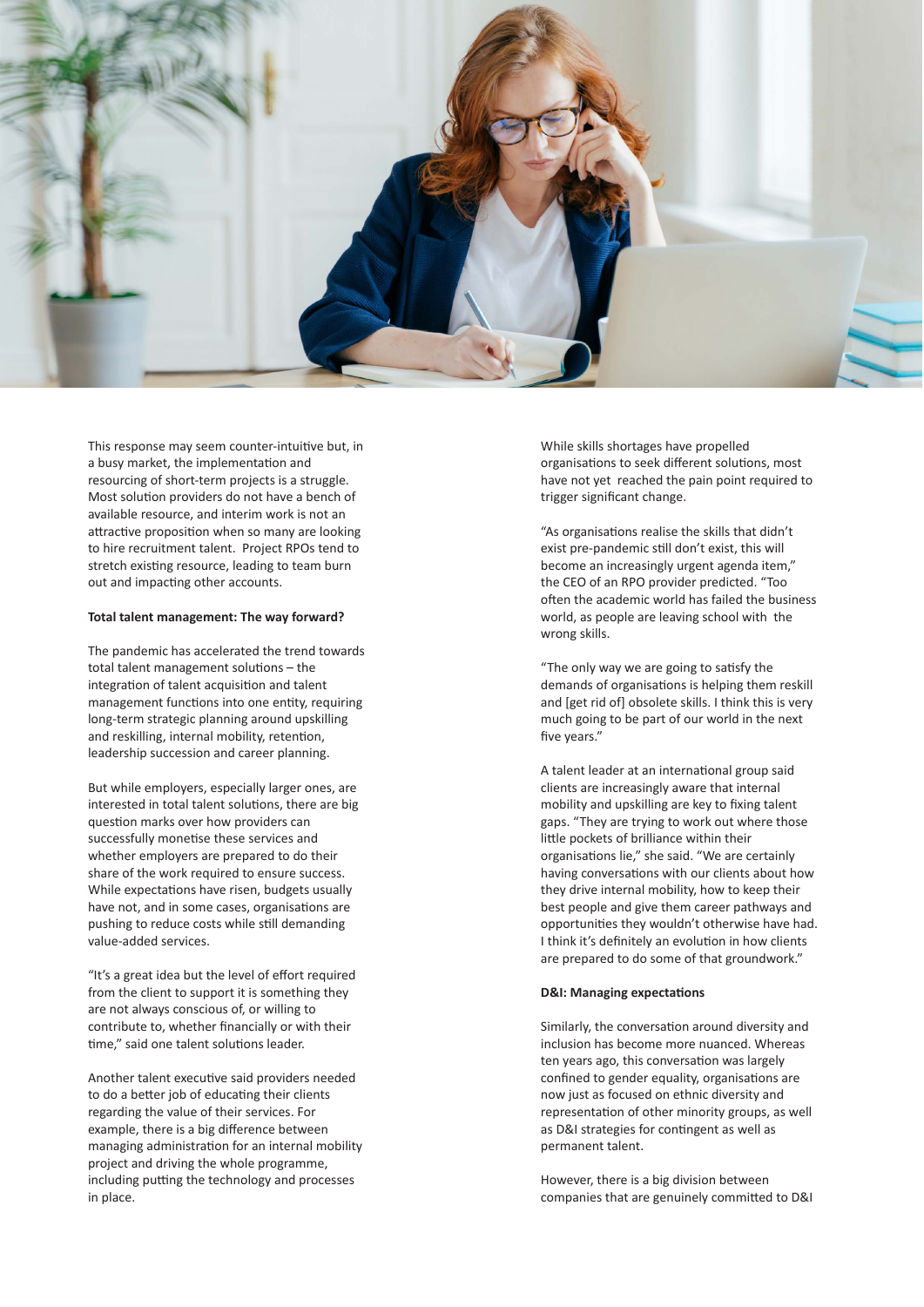*"We're busy, everyone is busy, we all need recruiters, and recruiters' salaries are going up – but it's for the wrong sort of revenue. I want long-term, contracted RPO and MSP revenue. I don't want the drug that is project recruitment."*

> and those that still consider it a compliance exercise. "It is a conversation that you are having with every client and you quite quickly understand whether that client really believes in it or whether it's just a tick-box exercise," one talent solutions leader explained. "What we are finding with companies we are working with is that the people driving growth do genuinely believe in their diversity and inclusion agenda. But we also have some corporate clients where you feel it is an edict that has come down from above and people don't really buy into it."

Companies are now increasingly likely to view D&I as a standard part of a suppliers' capability, not an extra they are willing to pay more for.

"It is expected to be part of your core offering from start to finish, as opposed to historically it was an extra or value added or a way to differentiate yourself," said the managing director of a global talent solutions group.

However, a partner in a talent consultancy said it really depended on the client. "We find the right client, who really does care about it and cares about the cultural shift, will pay the margins. If it's a tick-box exercise, they won't, and it becomes part of your managed service offering," he explained.

Providers face a similar challenge around D&I as they do with total talent solutions – of tempering unrealistic expectations and educating clients to understand that the process won't work without their genuine commitment and effort.

"A lot of it is getting your client to realise that they are part of the solution and they have to work equally as hard as you as a recruiter to embed their D&I strategy," said the director of a total talent solutions provider. "There is a huge expectation on the recruitment provider, whether it be MSP, RPO, or SoW.

"On one hand, you are told, let's bring in D&I around ethnicity or gender. On the other, you are told you have to hit your KPIs and they want to see four CVs for every role, and they want to see them next week. Anything is possible, but if they want this to be a strategic, embedded process, they need to help their hiring managers or our hiring managers get on the same page with that."

An executive at an international RPO provider described how his company had refused to commercialise their D&I strategy because they were still working out ways to improve their own D&I. "Our approach is that, if we are going to sell what we do within that marketplace, we will go to the market when we have achieved something. That may well put us behind some of our large competitors who have invested heavily in these programmes, but our differentiator is that we are authentic," he said.

#### **Return to the office**

Another hot topic was the return to the office. While it seems extremely unlikely most organisations will go back to a five days-a-week model, it is too early to assess what kind of hybrid working pattern will be most successful at balancing productivity and staff expectations.

For many senior staff, remote working has proven efficient and productive, enabling, for example, an executive to attend meetings in four different countries on the same day. However, the loss of socialisation and learning opportunities from face-to-face interaction is particularly acute for new and younger staff members. Attendees gave a sense of strong feeling across their client conversations on both sides; those who cannot wait to return to the office and those who are perfectly happy at home.

Employers also face the challenge of ensuring fairness for employees whose roles cannot be performed remotely.

Within the next three to six months, organisations which try to force staff back into offices risk losing workers to competitors with a more flexible approach.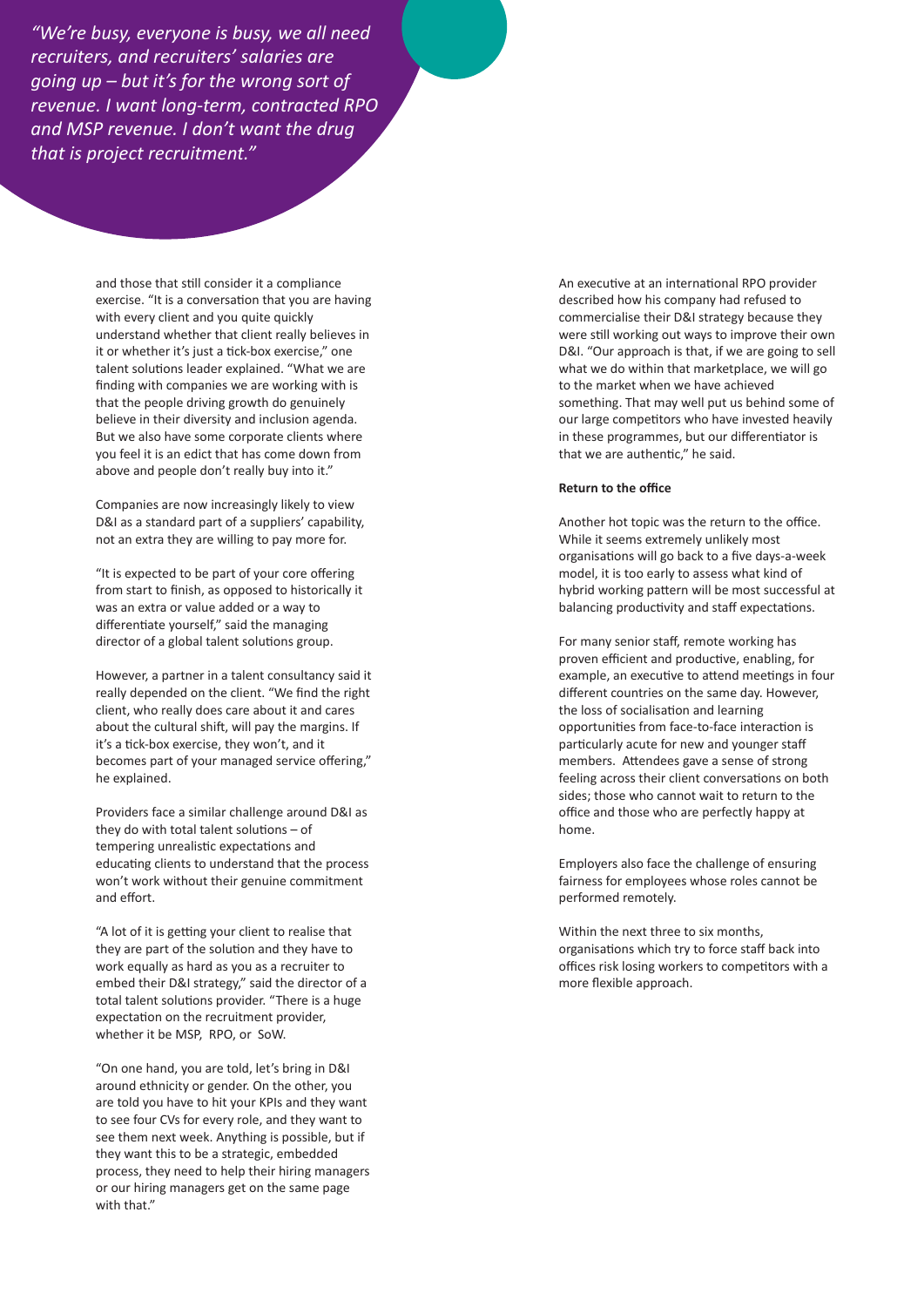## **With insight from senior executives from the following organisations:**

Advantage xPO Allegis Global Solutions AMS Armstrong Craven Bright Network Comensura Ltd Datum RPO Ltd Gattaca Gi Group Gravitas Talent Solutions Greenbean RPO Green Park Guidant Global Hays Talent Solutions Hudson RPO

LevelUP HCS Lorien M3S Manpower Group nGAGE Opus Talent Solutions Page Outsourcing PagegGroup PeopleScout Reed Talent Solutions Retinue Talent Solutions RTM Volt Wilson HCG Worldwide Recruitment Solutions Ltd